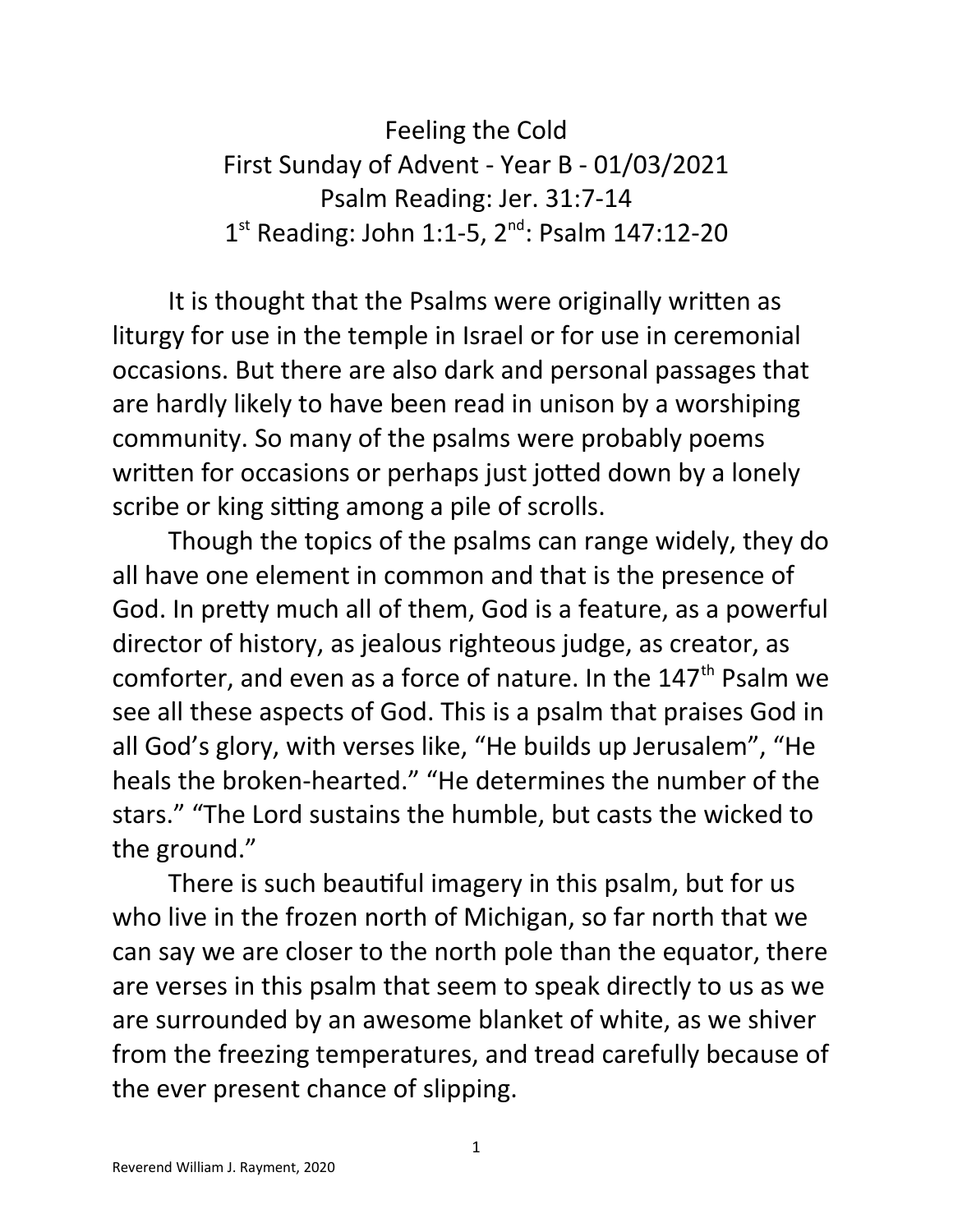So it is with mixed emotions that we read that God "spreads the snow like wool." (v.16) Now you can imagine that the Israel of that time when the Psalms were written was very familiar with sheep and wool, and when the time came to sheer a flock of sheep, the piles of wool that stacked up must have been reminiscent of drifts of snow. We can think of shepherds in a barn knee deep in the stuff. For the shepherds it was a beautiful sight because selling the wool of the sheep was a primary means of income. So coming out on a winter's day to a fresh deep snow must have kindled in their hearts some degree of awe and pleasure. I admit that watching the snow come down in large flakes is a pleasure to me, in spite of knowing that heavy doses of the cold white stuff can stifle all human activity. It is quite dangerous to drive on, and it creates a lot of work in clearing paths, driveways and roads. It certainly is a reminder of God's greatness and power.

And in the  $147<sup>th</sup>$  Psalm the cold metaphor continues, as we hear that God spreads the frost like ashes. And there is that mixture of beauty and dread in the frost as well, as it leaves its mark on window panes, but can also kill off the last of the tomatoes in the garden in the fall or lay low a line of seedlings freshly planted in the spring.

Then we may read that God "hurls down his hail like pebbles." (v.17) Pebbles are one thing, but many know from experience that the hail can come down like golf balls and rain destruction upon an exposed vehicle or pedestrian. Have you ever found a hail stone so big you brought it inside and stuck in the freezer just so you could show someone else the awesome wonder of it?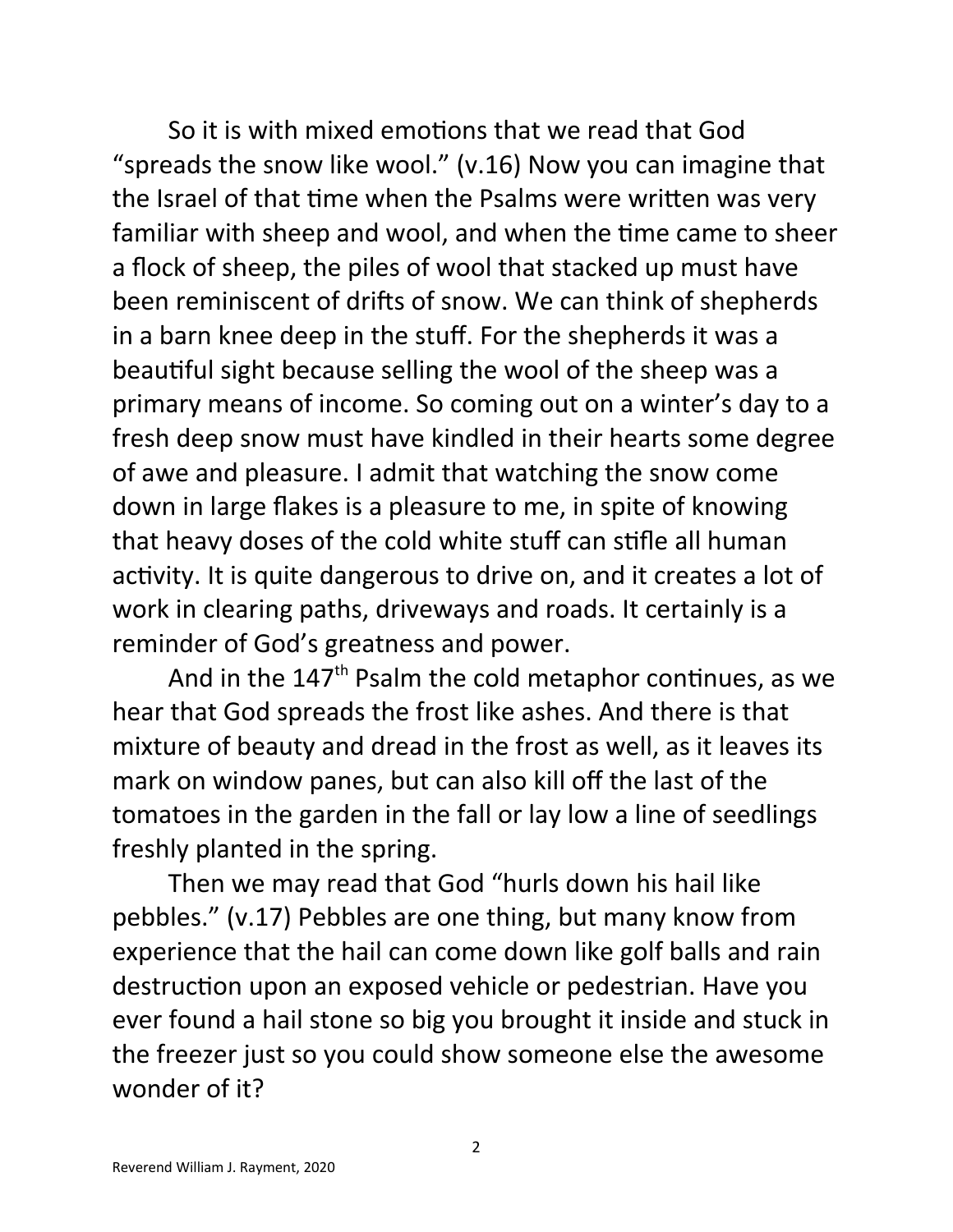Then the psalmist asks us the crucial question, "Who can withstand his icy blasts?" And we can imagine a walk in the winter-wonderland and how we can feel the cold seep through our coats, pierce through our gloves and shoes and when we return from such a walk, feel as though our toes and fingers are burning from the temperature change. The question the psalmist asks is rhetorical, the answer, after this description of winter is obvious: no one can withstand his mighty blasts!

And that seems to be the point. That God is all powerful. Whatever God wishes to do to us, we must accept as a precondition to our current situation. We cannot stop the snow, we cannot wish the temperatures to warm, we cannot order the hail to cease. And now that we are in the depths of winter we know this, we can see it when we look out the window of our homes or offices. We can see the fluffy, woolly piles grow higher by the day.

But God gives us the wherewithal to deal with winter while it is here, we can put on long underwear, thick woolly socks, hats and coats, scarves and gloves. We heat our homes, and we turn on the heating blankets on our beds at night. But because of the weather, most of us spend more time indoors, secluded from the rest of the world. We go into waiting mode looking for the end of the cold, toward the time that we know Spring will be here. We plan our gardens, we look at new lawn mowers, we think about vacations, and look at the catalogs for new hiking shoes. Because we know God will relent with a change of the season.

And our reading reminds us of this in verse 18. We may read the encouraging words, "He sends his word and melts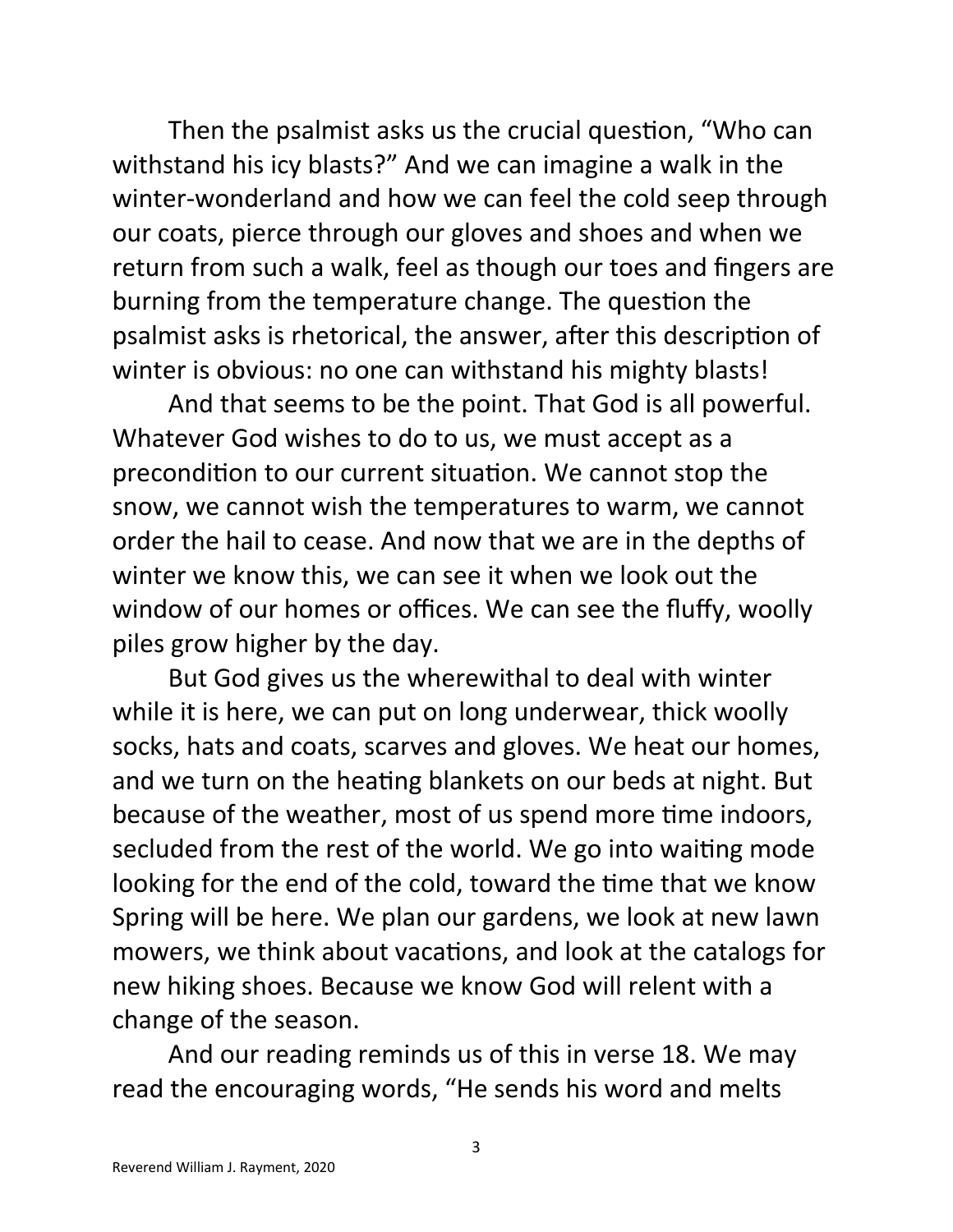them (that is the ice and snow), He stirs up his breezes, and the waters flow." And when this happens we come out from our shelters and start to do all of the things we planned over that long hiatus.

All of this is a lesson to us. It is a lesson we can apply here and now in the midst of this cold winter, and in the midst of the condition in which our society, in fact the world, currently finds itself. It is a lesson we can apply to the church. We are currently under lockdown because of the effects of the Covid-19 virus. It feels like we have been going through the longest winter of our lives. We are secluded, shutting ourselves away, sheltering ourselves from its effects. Which is what we should be doing in the face of the natural force that confronts us. We have been looking out our virtual windows at the landscape of charts and graphs of the effects of the virus that look like snowdrifts, and we wonder when this winter will ever end.

Yes, we have responded to the current condition. We have hunkered down. We have done on-line services. We have worked hard to keep in touch with one another.

Perhaps because I am an optimist, I have been catching whiffs of Spring in the air. Vaccines have been coming out. Better ways of treating the virus are continually being discovered. Society may not get through this winter as quickly as I would like. It will probably be months, if not longer, before community life returns to some semblance of normality.

But normality, what is that? I do not think society nor the church will ever be quite the same again because of our winter experience. Nor should it. I mentioned that one of the things that we do in winter is plan. We get ready for the Springtime.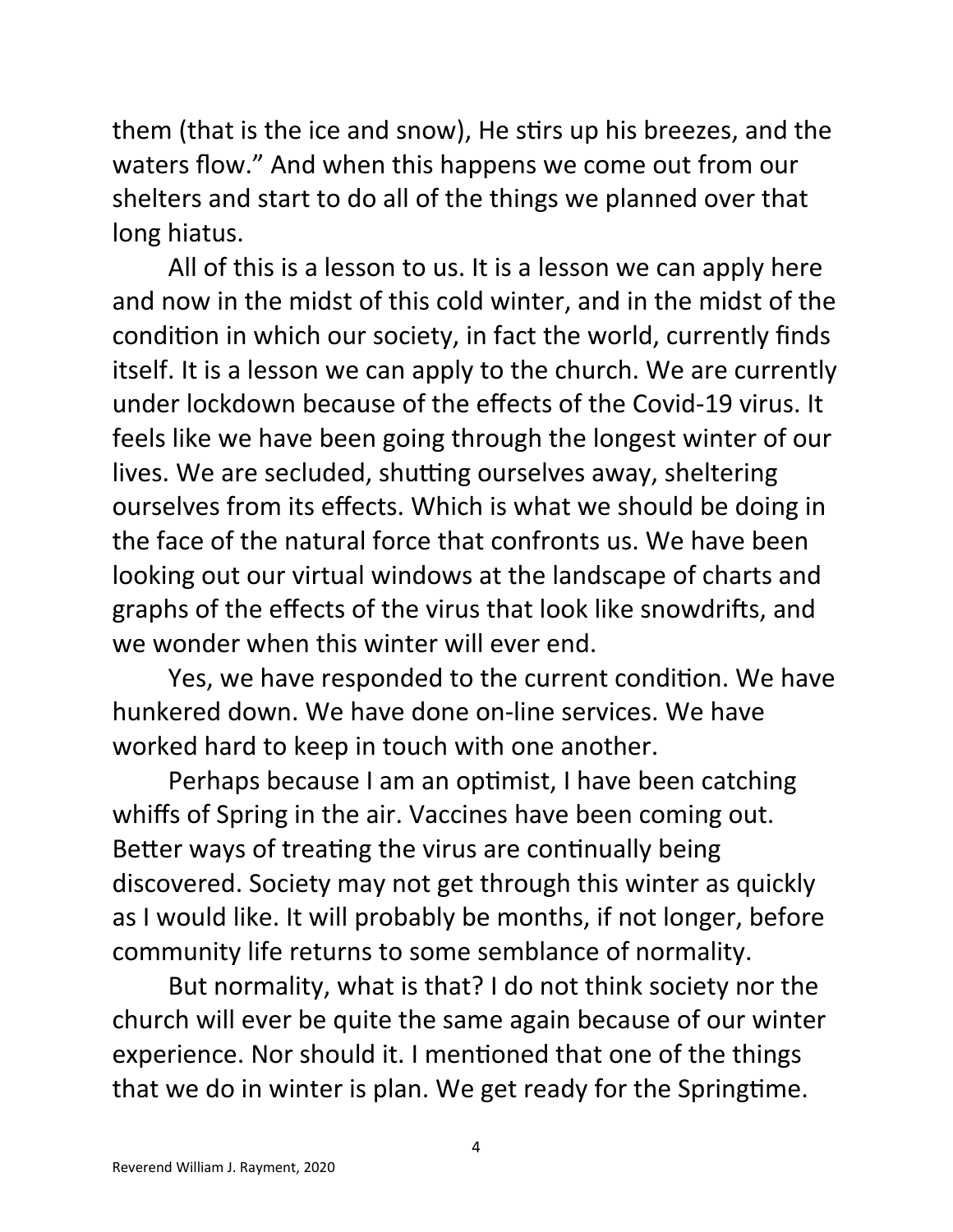And we have been doing some planning in the church. But we need to get ready to execute on some of those plans. If we do not start now, then the seeds we sow in our garden in the late spring may never bear fruit.

You know, there is an interesting idea in Verse 16. In the NIV the first phrase is translated "God sends his word" to melt the snow. But a literal translation from the Hebrew is that God sends his "*ruach*". *Ruach* has many meanings, but one way to read it is that God Breathes on the snow to melt it.<sup>[1](#page-4-0)</sup> It can also mean that God sends the Spirit. I can see merit in all three translations. And why not? The psalmists were noted for filling their writings with double and triple meanings.

Yes, the *ruach* has been melting the snow. I know because I have been reading God's Word, and I can feel the breath of God on the back of my neck as if I am being closely followed. I know the Spirit is among us, and so I am confident of the spring.

I am praying that you all look outside at the icy world that surrounds us, at the snowdrifts that block our paths, at the broken tree branches lying on the ground from the heavy snows, at the icy walks, and know that under all of that are the seeds that will sprout in the spring.

But for now, as we wait for that spring, we still need to get out our shovels, our snowblowers and bags of salt and keep working to keep what we have going. But more than that, we need to peruse the seed catalogs and order the plants and seeds we want to grow in the spring. We need to be ready and

<span id="page-4-0"></span><sup>1</sup> Robert Alter, *The Hebrew Bible, The Writings*, 333.